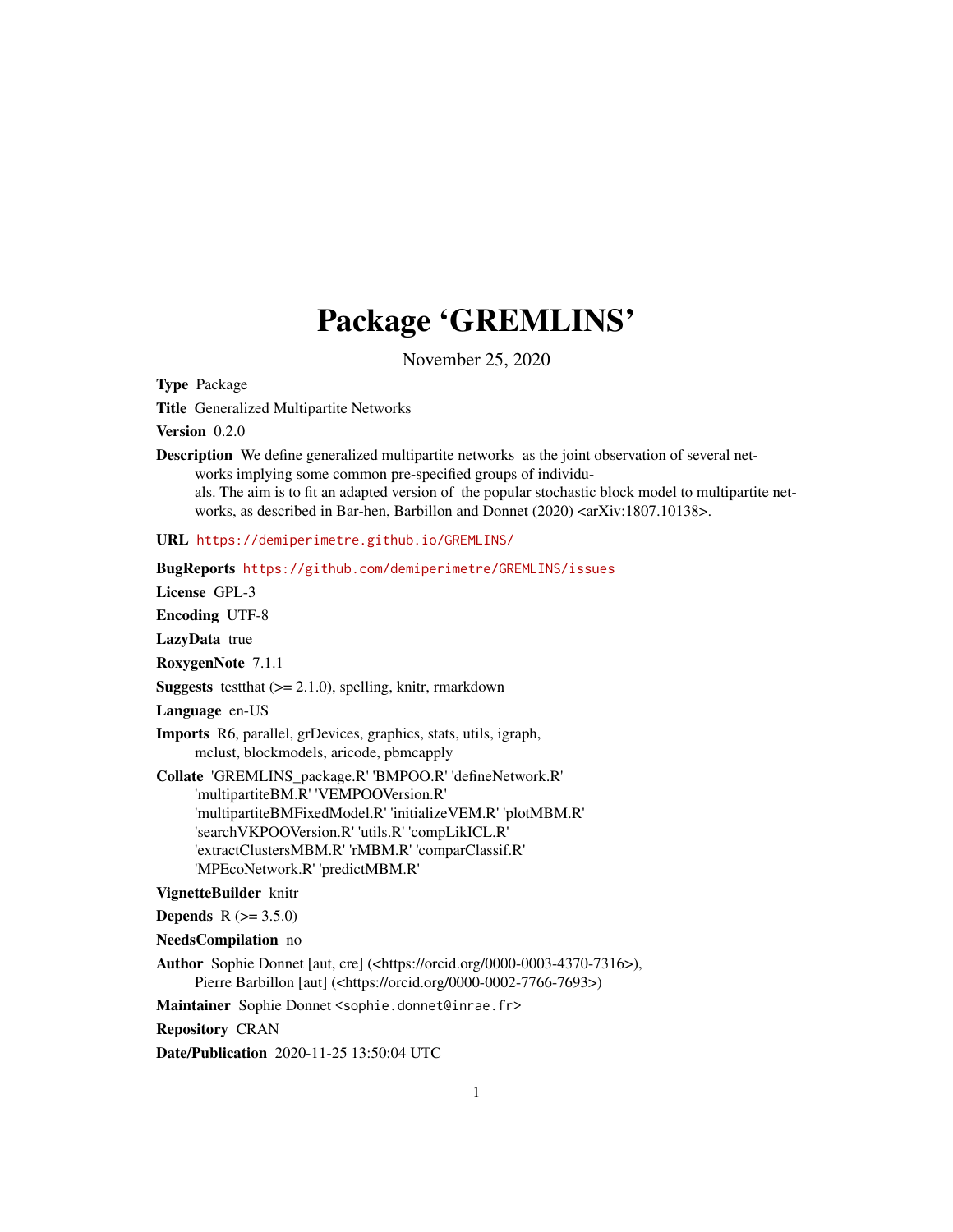### <span id="page-1-0"></span>R topics documented:

| Index |  |
|-------|--|
|       |  |
|       |  |
|       |  |
|       |  |
|       |  |
|       |  |
|       |  |
|       |  |
|       |  |
|       |  |
|       |  |

<span id="page-1-1"></span>comparClassif *Compare two classifications on all the Functional groups*

#### Description

Compare two classifications on all the Functional groups

#### Usage

comparClassif(classif1, classif2)

#### Arguments

| classif1 | : list a length $n_F$ G. |
|----------|--------------------------|
| classif2 | : list a length $n_F$ G. |

#### Value

Adjusted Rand Index (ARI) for each Functional Group.

```
nFG < -3;vK < -c(4,5,2);
vNQ \le c(100, 40, 50);classif1 <- lapply(1:nFG,function(q){sample(1:vK[q],vNQ[q],replace=TRUE)})
classif2 <- classif1
classif2[[2]] <- sample(1:vK[2],vNQ[2],replace=TRUE)
resCompar <- comparClassif (classif1,classif2)
```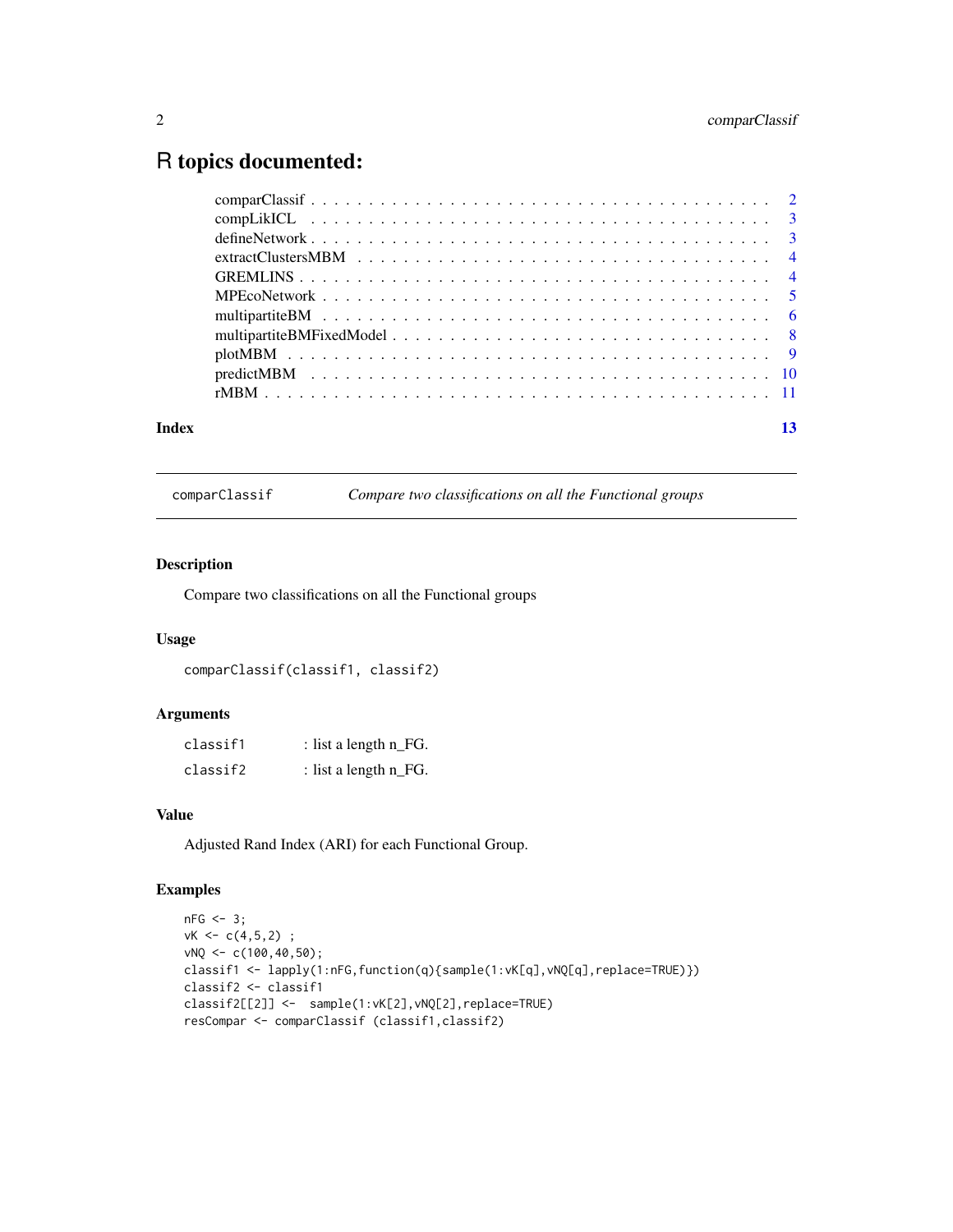<span id="page-2-2"></span><span id="page-2-0"></span>

#### Description

compute the Integrated likeilhood and the ICL criteria for the MBM

#### Usage

```
compLikICL(paramEstim, list_Net, v_distrib = NULL)
```
#### Arguments

| paramEstim | Estimated parameters of MBM                                                                                                                                                                                 |
|------------|-------------------------------------------------------------------------------------------------------------------------------------------------------------------------------------------------------------|
| list Net   | A list of network                                                                                                                                                                                           |
| v distrib  | Type of proababilistic distributions in each network : if 0/1 then Bernoulli, if<br>counting then Poisson. My default = Bernoulli. Must give a vector whose length<br>is the number of networks in list Net |

#### Value

Pseudo-Likelihood and penalty

<span id="page-2-1"></span>

| defineNetwork | Define a network providing its matrix of interactions and specifying |
|---------------|----------------------------------------------------------------------|
|               | the functions groups in row and col.                                 |

#### Description

Define a network providing its matrix of interactions and specifying the functions groups in row and col.

#### Usage

```
defineNetwork(mat, typeInter, rowFG, colFG)
```

| mat       | An adjacency matrix (symmetric or not) or an incidence matrix                                                |
|-----------|--------------------------------------------------------------------------------------------------------------|
| typeInter | Type of the matrix, choice between "inc" (incidence), "adj" (adjacency) and<br>"diradi" (directed adjacency) |
| rowFG     | Name of the functional group in row                                                                          |
| colFG     | Name of the function group in column                                                                         |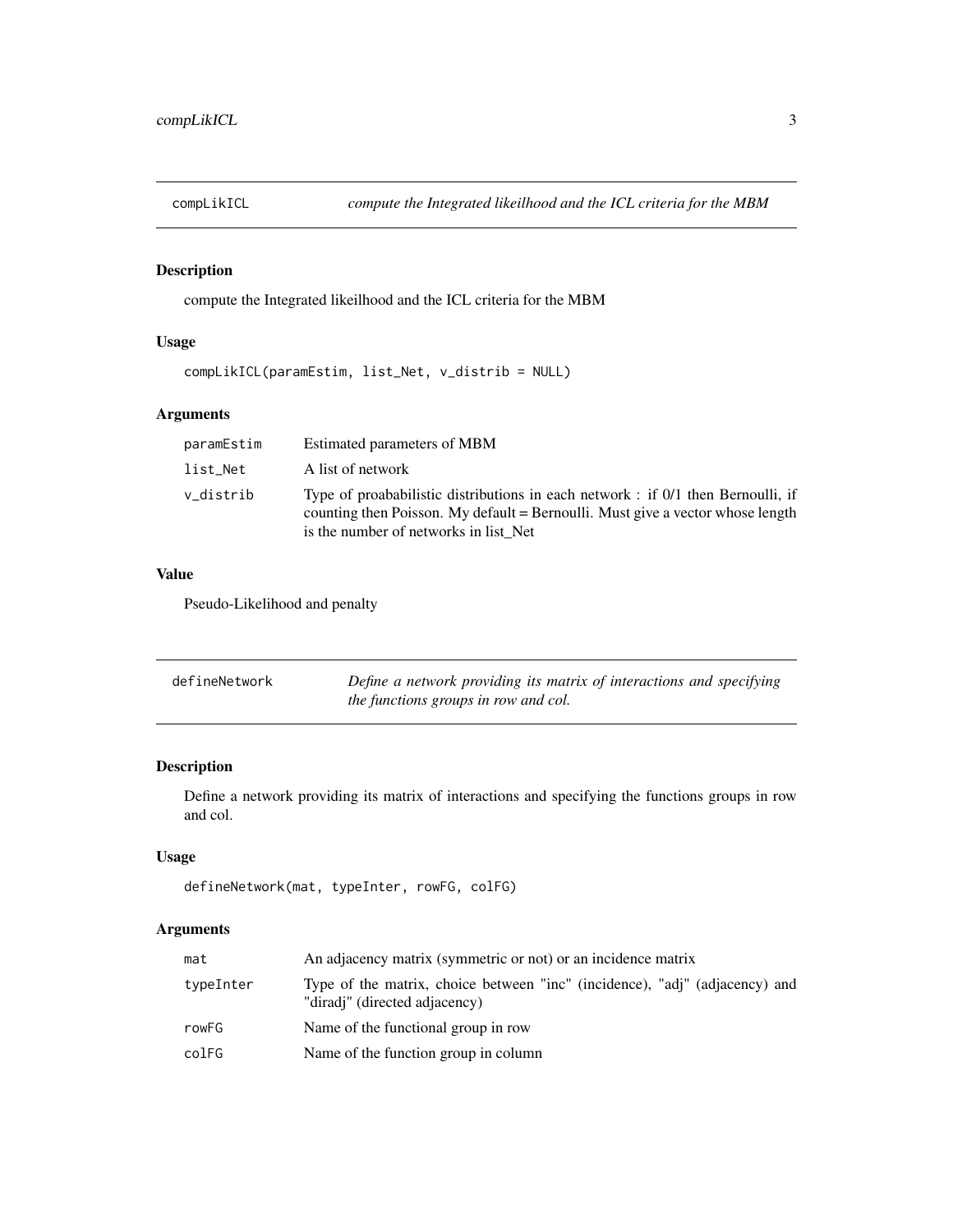#### <span id="page-3-0"></span>Value

a list object formatted for the GREMLINS package

#### Examples

```
A <- matrix(rbinom(100,1,.2),10,10)
type <- "diradj"
defineNetwork(A,"diradj","FG1","FG1")
```
<span id="page-3-1"></span>extractClustersMBM *Extract the clusters in each functional group*

#### Description

Extract the clusters in each functional group

#### Usage

extractClustersMBM(resMBM, whichModel = 1)

#### Arguments

| resMBM     | A fitted Generalized BlockModel                                             |
|------------|-----------------------------------------------------------------------------|
| whichModel | The index corresponding to the model to plot (default is 1, the best model) |

#### Value

a list a length the number of Functional Groups. Each element is a list of length the number of blocks composed of the index of the individuals in each block of each cluster.

GREMLINS *Adjusting an extended SBM to Multipartite networks*

#### Description

Generalized multipartite networks consist in the joint observation of several networks implying some common pre-specified groups of individuals. GREMLIM adjusts an adapted version of the popular stochastic block model to multipartite networks, as described in Bar-hen, Barbillon and Donnet (2020) The GREMLINS package provides the following top-level major functions:

- [defineNetwork](#page-2-1) a function to define carefully a single network.
- [rMBM](#page-10-1) a function to simulate a collection of networks involving common functional groups of entities (with various emission distributions).
- [multipartiteBM](#page-5-1) a function to perform inference (model selection and estimation ) of SBM for a multipartite network.
- [multipartiteBMFixedModel](#page-7-1) a function to estimate the parameters of SBM for a multipartite network for fixed numbers of blocks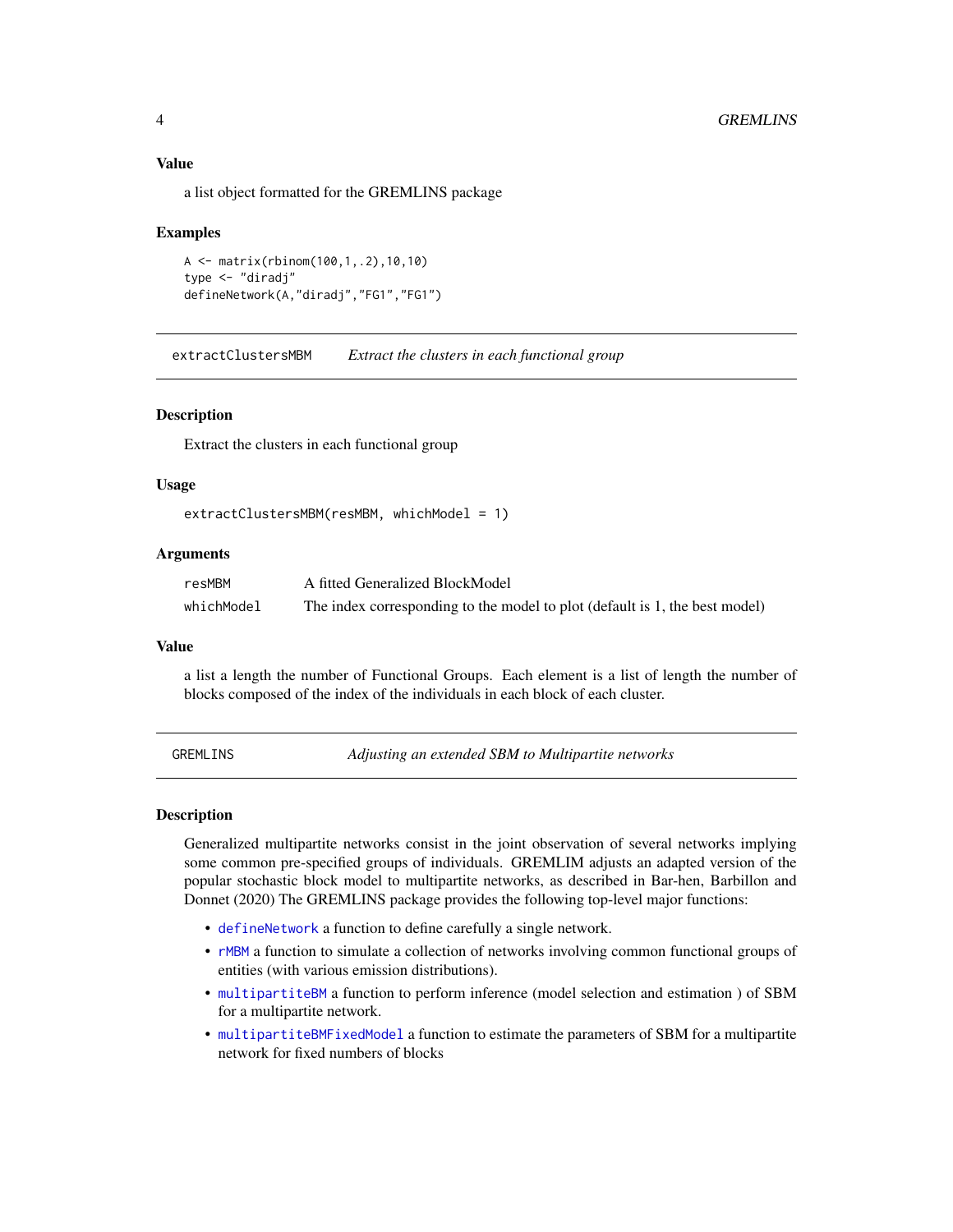#### <span id="page-4-0"></span>MPEcoNetwork 5

#### Details

We also provide some additional functions useful to analyze the results:

- [extractClustersMBM](#page-3-1) a function to extract the clusters in each functional group
- [comparClassif](#page-1-1) a function to compute the Adjusted Rand Index (ARI) between two classifications
- [plotMBM](#page-8-1) a function to Plot the mesoscopic view of the estimated MBM
- [predictMBM](#page-9-1) a function to compute the predictions once the model has been fitted
- [compLikICL](#page-2-2) a function to compute the Integrated Likelihood and the ICL criteria for the MBM

#### Author(s)

Pierre Barbillon, Sophie Donnet

#### References

Bar-Hen, A. and Barbillon, P. & Donnet S. (2020), "Block models for multipartite networks. Applications in ecology and ethnobiology. Journal of Statistical Modelling (to appear)

| MPEcoNetwork | Multipartite network of mutualistic interactions between plants and |
|--------------|---------------------------------------------------------------------|
|              | pollinators, plants and birds and plants and ants.                  |

#### Description

Multipartite network of mutualistic interactions between plants and pollinators, plants and birds and plants and ants.

#### Usage

MPEcoNetwork

#### Format

A list a 3 binary incidence matrices

- Inc\_plant\_ant Interactions between plants (rows) and ants (cols). Matrix with 141 rows and 30 columns
- Inc\_plant\_bird Interactions between plants (rows) and birds (cols). Matrix with141 rows and 46 columns
- Inc\_plant\_flovis Interactions between plants (rows) and pollinators (cols). Matrix with 141 rows and 173 columns ...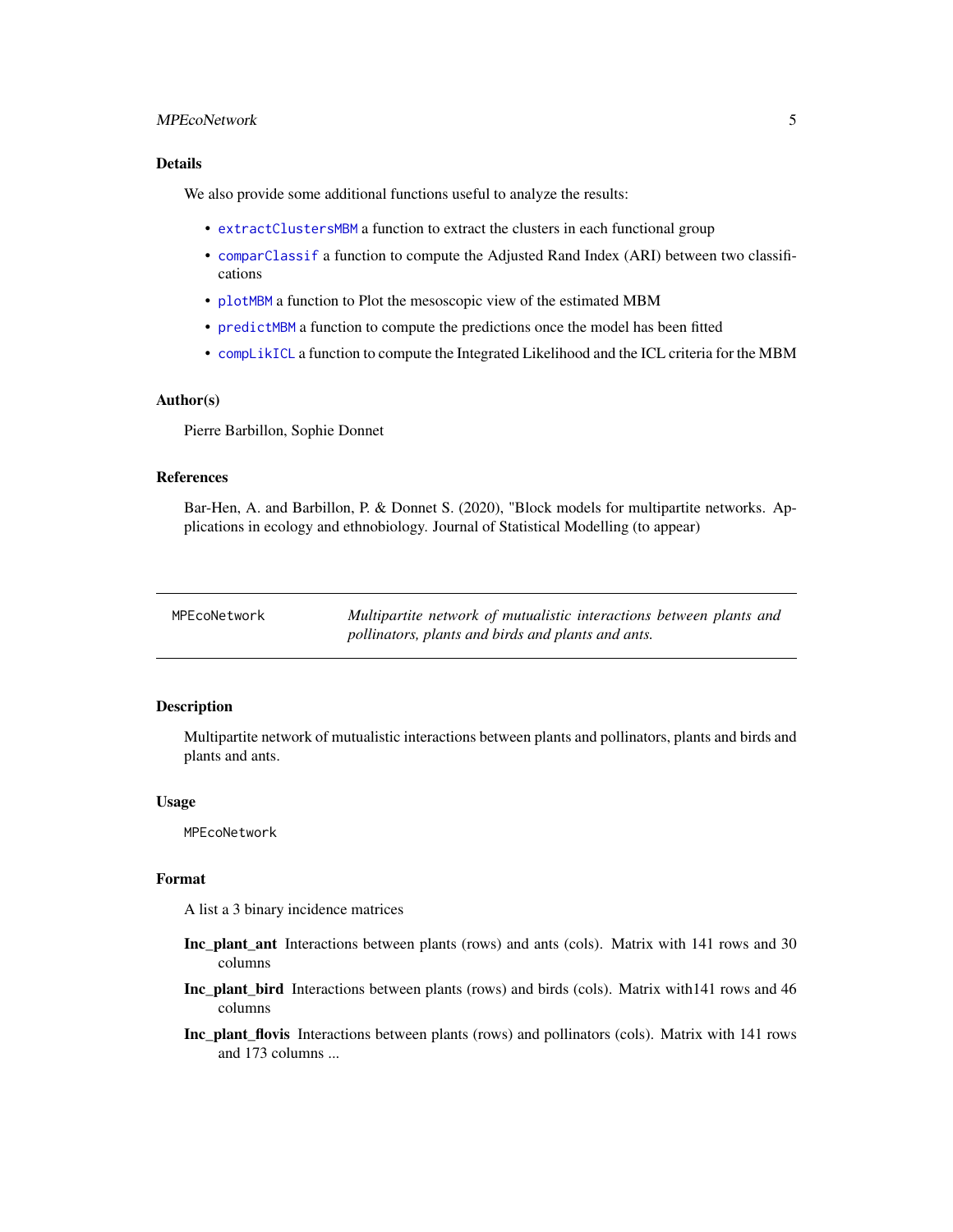#### <span id="page-5-0"></span>Source

Dataset compiled and conducted at Centro de Investigaciones Costeras La Mancha (CICOLMA), located on the central coast of the Gulf of Mexico, Veracruz, Mexico. [https://royalsocietypublis](https://royalsocietypublishing.org/doi/full/10.1098/rspb.2016.1564)hing. [org/doi/full/10.1098/rspb.2016.1564](https://royalsocietypublishing.org/doi/full/10.1098/rspb.2016.1564) [https://github.com/lucaspdmedeiros/multi-net](https://github.com/lucaspdmedeiros/multi-network_core_removal/tree/master/data)work\_ [core\\_removal/tree/master/data](https://github.com/lucaspdmedeiros/multi-network_core_removal/tree/master/data)

<span id="page-5-1"></span>multipartiteBM *Model selection and parameter estimation of MBM*

#### Description

Select the number of blocks and identify the blocks per functional group using a variational EM algorithm

#### Usage

```
multipartiteBM(
  list_Net,
  v_distrib = NULL,
  namesFG = NULL,
  v_Kmin = 1,
  v_K = 10,
  v_Kinit = NULL,
  initBM = TRUE,
  keep = FALSE,
  verbose = TRUE,
  nbCores = NULL,
 maxiterVE = NULL,
  maxiterVEM = NULL
```

```
\mathcal{L}
```

| list_Net  | a list of networks (defined via the function defineNetwork) i.e. a multipartite<br>network                                                                                                                                                                                                                              |
|-----------|-------------------------------------------------------------------------------------------------------------------------------------------------------------------------------------------------------------------------------------------------------------------------------------------------------------------------|
| v_distrib | an optional vector of characters of length the number of networks and specifying<br>the distribution used in each network (possible values bernoulli, poisson, gaussian, laplace).<br>If not provided, the model will be 'bernoulli' for all the interactions matrices.                                                 |
| namesFG   | an optional vector of characters containing the names of functional groups (FG)<br>(If Specified, must correspond to the names in list_Net).                                                                                                                                                                            |
| v_Kmin    | an optional vector of integers, specifying the minimal number of blocks per<br>functional group (must be provided in the same order as in names $F_0$ ). $v_K$ Kmin<br>may be a single value (same minimal number of blocks for all the FGs) or a<br>vector with size equal to the number of FGs. Default value $= 1$ . |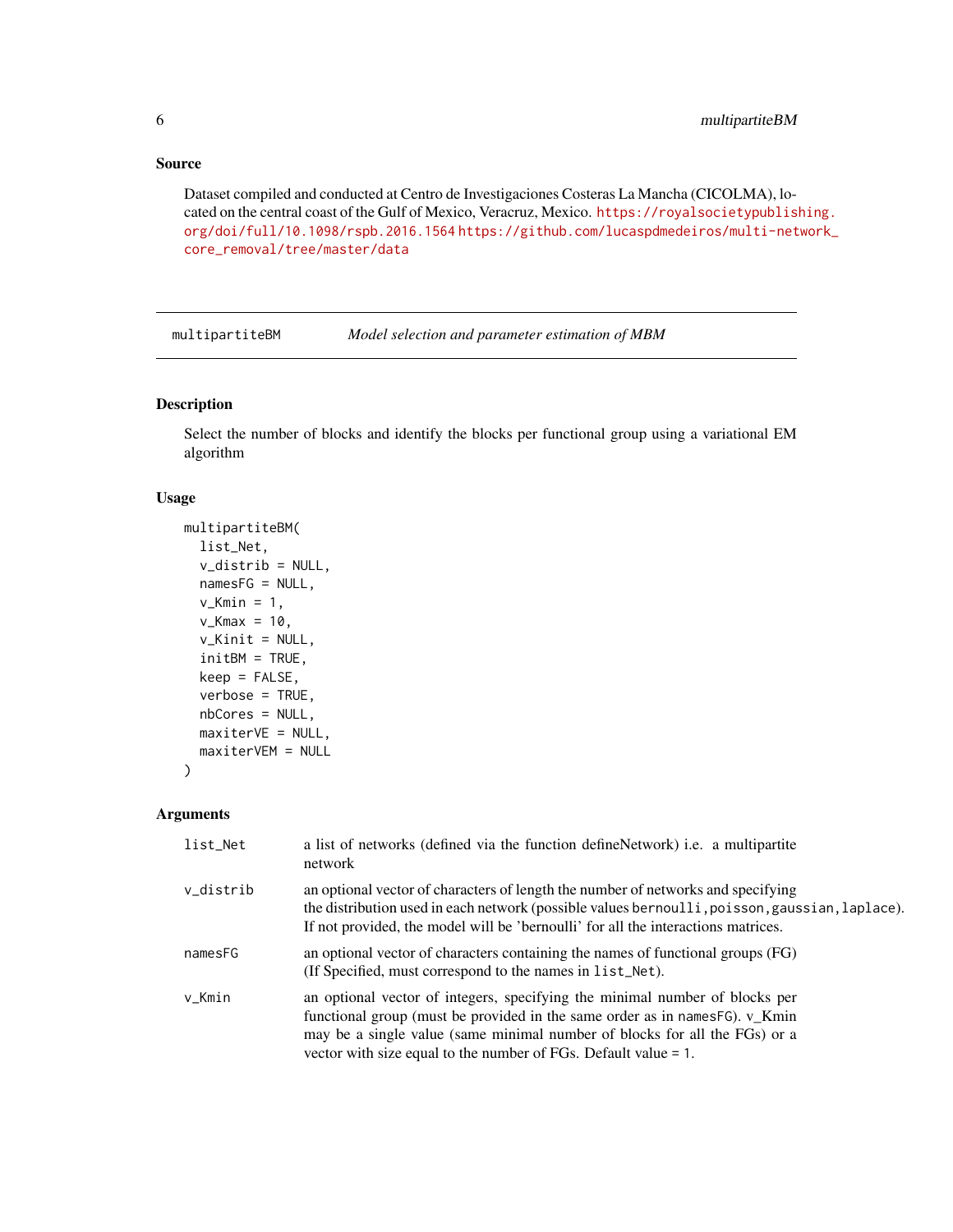| v_Kmax     | an optional vector of integers specifying the maximal number of blocks per func-<br>tional group provided in the same order as in names FG. v_Kmax may be a single<br>value (same maximal number of blocks for all the FGs) or a vector with size<br>equal to the number of FGs. Default value $= 10$ . |
|------------|---------------------------------------------------------------------------------------------------------------------------------------------------------------------------------------------------------------------------------------------------------------------------------------------------------|
| v_Kinit    | an optional vector of integers specifying initial numbers of blocks per FG pro-<br>vided in the same order as in namesFG. if v_Kinit is not specified, then v_Kinit<br>$= v_Kmin$                                                                                                                       |
| initBM     | an optional boolean. If init $BM = TRUE$ an aditional initialisation is done using<br>simple LBM or SBM on each network separatly. Default value = TRUE                                                                                                                                                 |
| keep       | an optional boolean. If TRUE return the estimated parameters for intermediate<br>visited models. Otherwise, only the better model (in ICL sense) is the ouput.<br>Default value = FALSE.                                                                                                                |
| verbose    | an optional boolean. If TRUE, display the current step of the search algorithm                                                                                                                                                                                                                          |
| nbCores    | an optional integer specifying the number or cores used for the estimation. Not<br>parallelized on windows. If ncores = NULL, then half of the cores are used.                                                                                                                                          |
| maxiterVE  | an optional integer specifying the maximum number of iterations in the VE step<br>of the VEM algorithm. If NULL then default value = 1000                                                                                                                                                               |
| maxiterVEM | an optional integer specifying the maximum number of iterations of the VEM<br>algorithm. If NULL then default value Default value = 1000                                                                                                                                                                |

#### Details

The function multipartiteBM selects the better numbers of blocks in each FG (with a penalized likelihood criterion). The model selection is performed with a forward backward strategy and the likelihood of each model is maximized with a variational EM).

#### Value

a list of estimated parameters for the different models ordered by decreasing ICL. If keep = FALSE, the length is of length 1 (only the better model is returned).

fittedModel contains the results of the inference. res\$fittedModel[[1]] is a list with fields

paramEstim a MBMfit object.

ICL the penalized likelihood criterion ICL.

vJ the sequence of the varational bound of the likelihood through iterations of the VEM. convergence TRUE if the VEM reached convergence.

list\_Net contains the data.

```
namesFG <- c('A','B')
list_pi <- list(c(0.5,0.5),c(0.3,0.7)) # prop of blocks in each FG
E \leq rbind(c(1,2),c(2,2)) # architecture of the multipartite net.
typeInter <- c( "inc","diradj")
v_distrib <- c('gaussian','bernoulli')
list_theta <- list()
list_theta[[1]] <- list()
```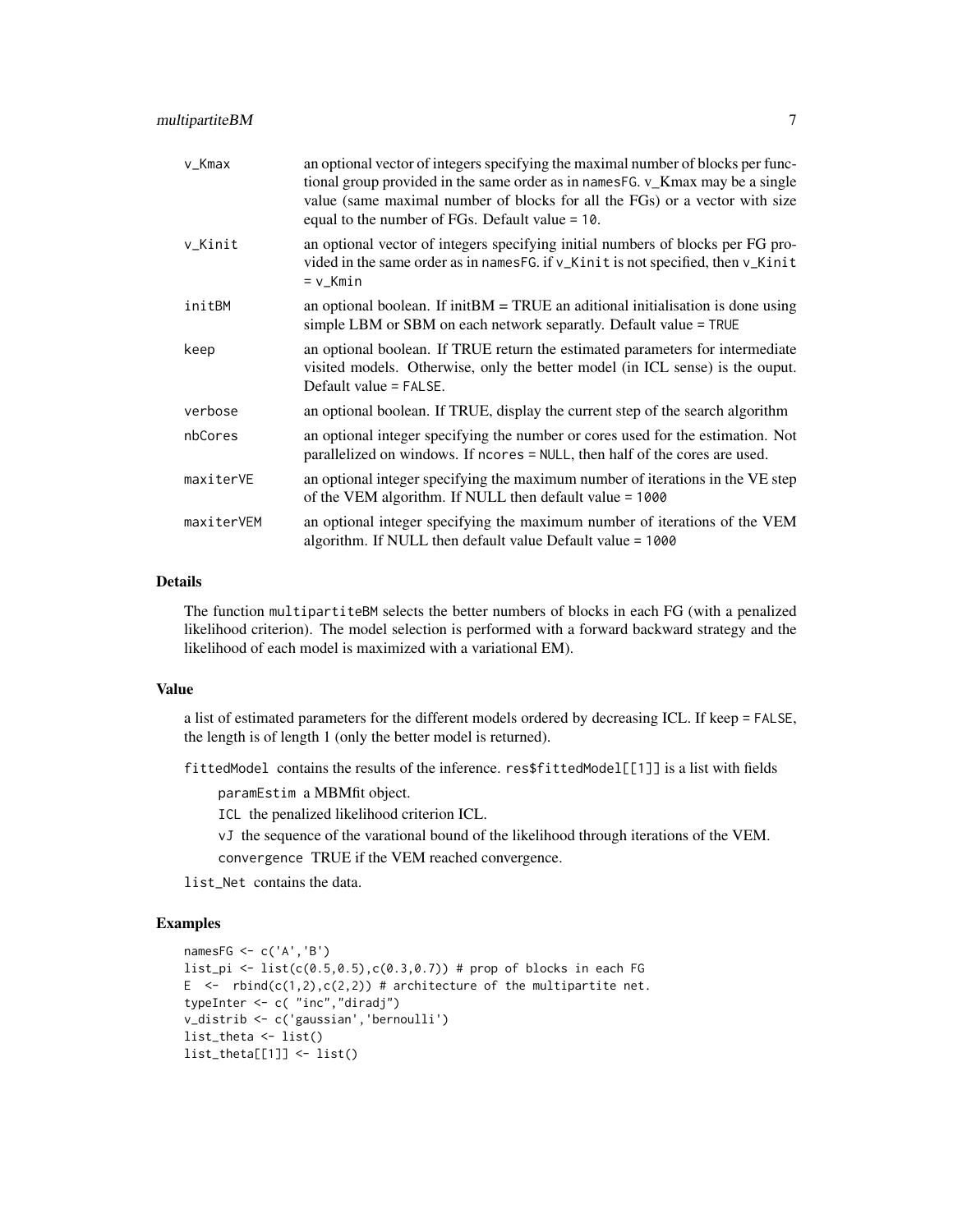```
list_theta[[1]]$mean <- matrix(c(6.1, 8.9, 6.6, 3), 2, 2)
list_theta[[1]]$var <- matrix(c(1.6, 1.6, 1.8, 1.5),2, 2)
list_theta[[2]] <- matrix(c(0.7,1.0, 0.4, 0.6),2, 2)
list_Net <- rMBM(v_NQ = c(30,30),E , typeInter, v_distrib, list_pi,
               list_theta, namesFG = namesFG, seed = 2)$list_Net
res_MBMsimu <- multipartiteBM(list_Net, v_distrib,
                             namesFG = c('A', 'B'), v_Kinit = c(2,2),nbCores = 2,initBM = FALSE)
```
<span id="page-7-1"></span>multipartiteBMFixedModel

*Model selection and estimation of multipartite blockmodels*

#### Description

Estimate the parameters and give the clustering for given numbers of blocks

#### Usage

```
multipartiteBMFixedModel(
  list_Net,
  v_distrib,
 namesFG,
  v_K,
  classifInit = NULL,
  nbCores = NULL,
 maxiterVE = NULL,
 maxiterVEM = NULL,
  verbose = TRUE
)
```

| list_Net    | A list of network (defined via the function DefineNetwork)                                                                                                                                                                                                       |
|-------------|------------------------------------------------------------------------------------------------------------------------------------------------------------------------------------------------------------------------------------------------------------------|
| v_distrib   | Type of proababilistic distributions in each network : if 0/1 then bernoulli, if<br>counting then poisson, gaussian or Zero Inflated Gaussian (ZIgaussian) My de-<br>fault = Bernoulli. Must give a vector whose length is the number of networks in<br>list Net |
| namesFG     | Names of functional groups (must correspond to names in listNet)                                                                                                                                                                                                 |
| $v_K$       | A vector with the numbers of blocks per functional group                                                                                                                                                                                                         |
| classifInit | A list of initial classification for each functional group in the same order as in<br>namesFG                                                                                                                                                                    |
| nbCores     | Number or cores used for the estimation. Not parallelized on windows. By<br>default : half of the cores                                                                                                                                                          |
| maxiterVE   | Maximum number of iterations in the VE step of the VEM algorithm. Default<br>value $= 1000$                                                                                                                                                                      |
| maxiterVEM  | Maximum number of iterations of the VEM algorithm. Default value $= 1000$                                                                                                                                                                                        |
| verbose     | Set to TRUE to display the current step of the search algorithm                                                                                                                                                                                                  |

<span id="page-7-0"></span>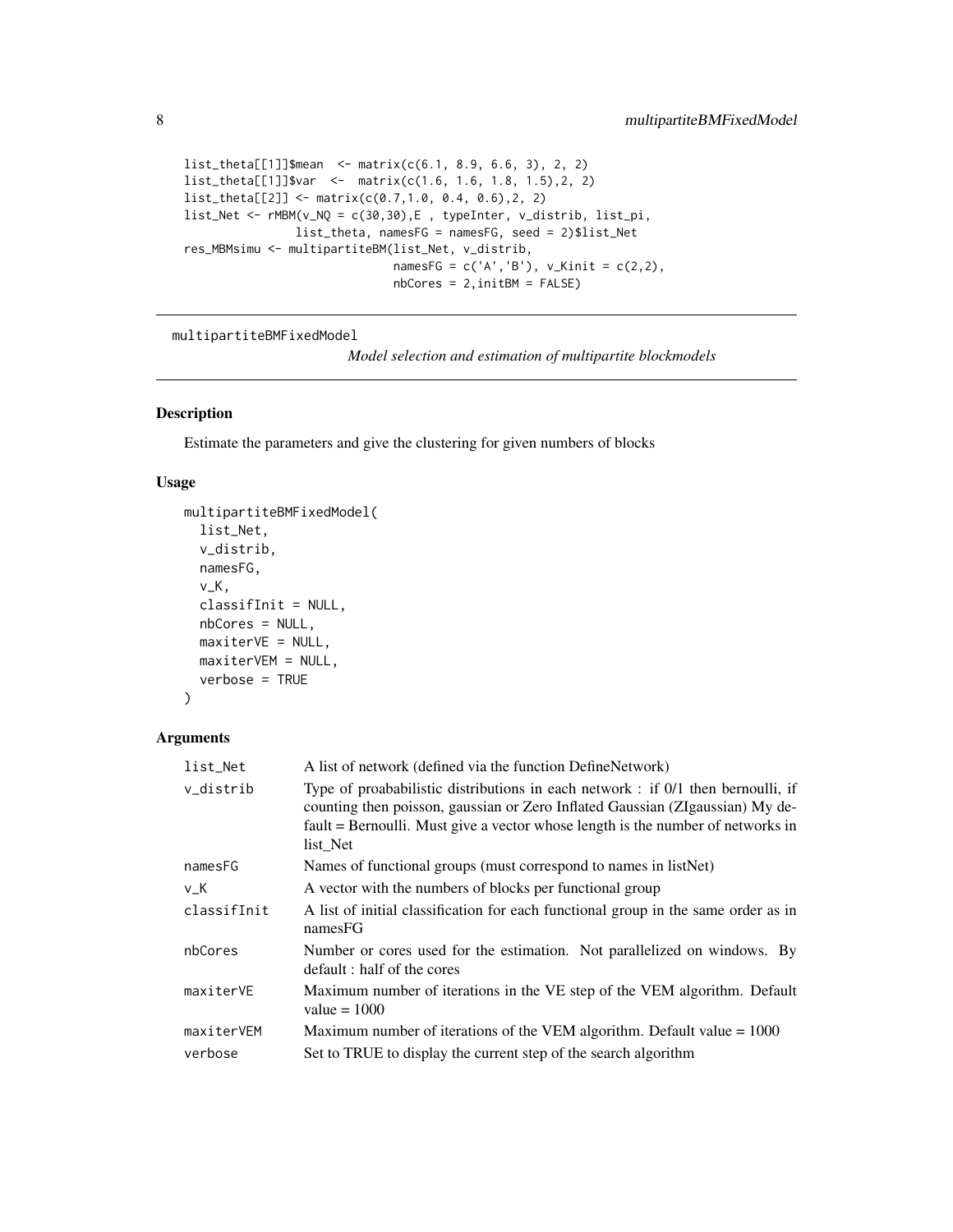#### <span id="page-8-0"></span>plotMBM 99

#### Value

Estimated parameters and a classification

#### Examples

```
namesFG <- c('A','B')
list_pi <- list(c(0.5, 0.5),c(0.3, 0.7)) # prop of blocks in each FG
E \leq rbind(c(1,2),c(2,2)) # architecture of the multipartite net.
typeInter <- c( "inc","diradj")
v_distrib <- c('poisson','bernoulli')
list_theta <- list()
list_theta[[1]] <- matrix(c(6.1, 8.9, 6.6, 3), 2, 2)
list_theta[[2]] <- matrix(c(0.7,1.0, 0.4, 0.6),2, 2)
list_Net <- rMBM(v_NQ = c(20,20),E , typeInter, v_distrib, list_pi,
            list_theta, namesFG = namesFG, seed = 2)$list_Net
#res_MBMsimu_fixed <- multipartiteBMFixedModel(list_Net, v_distrib,
# namesFG = namesFG,
V_K = c(1,2),
# nbCores = 2)
```
<span id="page-8-1"></span>plotMBM *Plot the mesoscopic view of the estimated MBM*

#### Description

Plot the mesocopic view of the multipartite network obtained by the Genreliazed block models. resMBM is the results of of MBM fitting (output of multipartiteBMFixedModel for given numbers of clusters or multipartiteBM if the number of clusters is selected)

#### Usage

```
plotMBM(resMBM, whichModel = 1, mycol = NULL, thres = 0.01, maxCurved = 3)
```

| resMBM     | A fitted Generalized BlockModel                                                             |
|------------|---------------------------------------------------------------------------------------------|
| whichModel | The index corresponding to the model to plot (default is 1, the best model)                 |
| mycol      | A list of colors for the functional groups                                                  |
| thres      | A threshold under which edges correponding to probability of connections are<br>not plotted |
| maxCurved  | graphical parameter: curvature of the edges                                                 |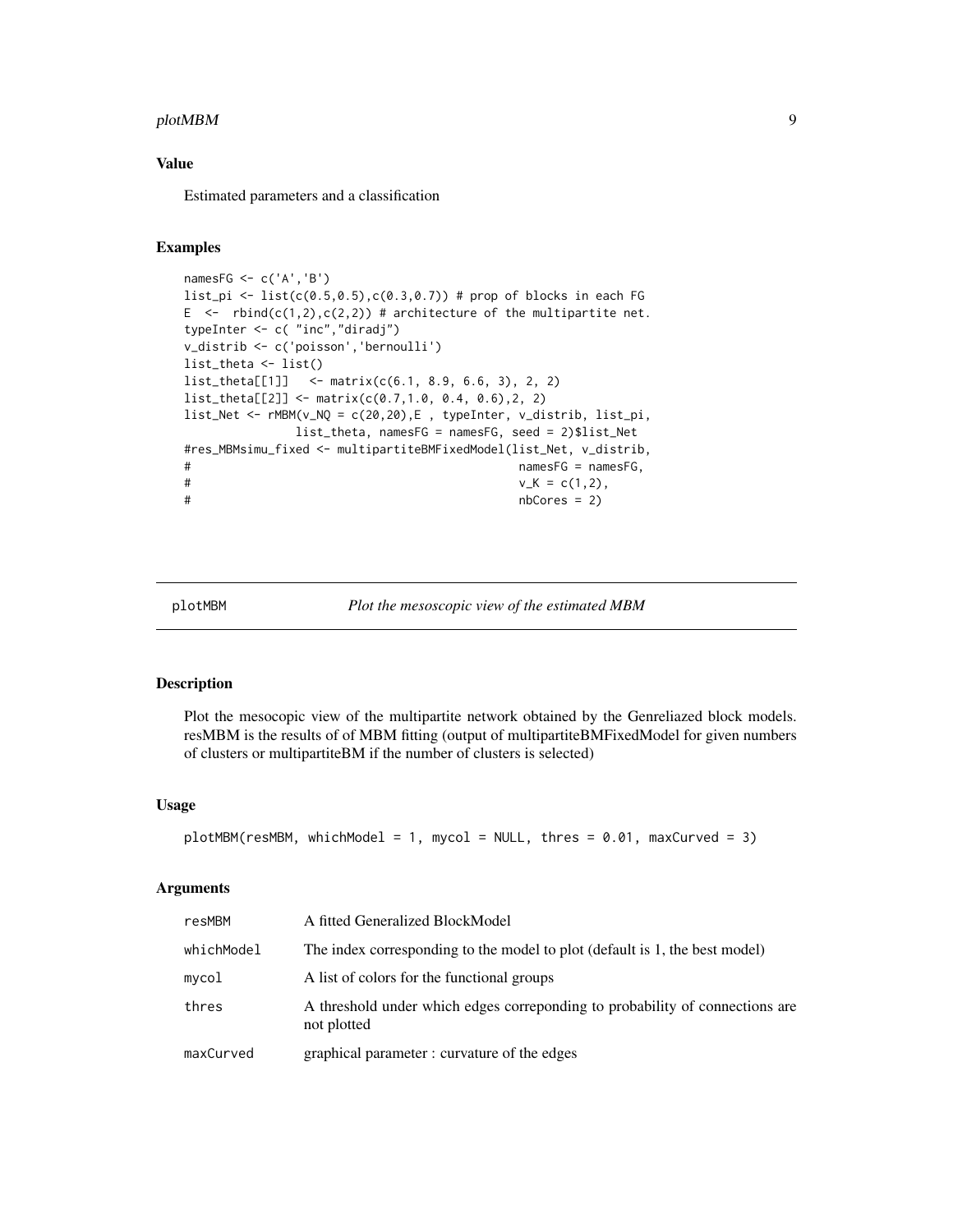#### Examples

```
namesFG <- c('A','B')
list_pi <- list(c(0.5, 0.5),c(0.3, 0.7)) # prop of blocks in each FG
E \leq rbind(c(1,2),c(2,2)) # architecture of the multipartite net.
typeInter <- c( "inc","diradj")
v_distrib <- c('gaussian','bernoulli')
list_theta <- list()
list_theta[[1]] <- list()
list_theta[[1]]$mean <- matrix(c(6.1, 8.9, 6.6, 3), 2, 2)
list_theta[[1]]$var <- matrix(c(1.6, 1.6, 1.8, 1.5),2, 2)
list_theta[[2]] <- matrix(c(0.7,1.0, 0.4, 0.6),2, 2)
list_Net <- rMBM(v_NQ = c(30,30),E , typeInter, v_distrib, list_pi,
                list_theta, namesFG = namesFG, seed = 2)$list_Net
res_MBMsimu <- multipartiteBM(list_Net, v_distrib,
                              namesFG = c('A', 'B'), v_Kinit = c(2,2),nbCores = 2, initBM = FALSE)plotMBM(res_MBMsimu)
```
<span id="page-9-1"></span>

predictMBM *Predict NAs in a Collection of Networks from a fitted MBM*

#### Description

Predict NAs in a Collection of Networks from a fitted MBM

#### Usage

```
predictMBM(RESMBM, whichModel = 1)
```
#### Arguments

| <b>RESMBM</b> | a fitted multipartite blockmodel                                                           |
|---------------|--------------------------------------------------------------------------------------------|
| whichModel    | The index corresponding to the model used for prediction (default is 1, the best<br>model) |

#### Value

the collection of matrices of predictions (probability for binary, intensity for weighted network) a

```
namesFG <- c('A','B')
list_pi <- list(c(0.5, 0.5),c(0.3, 0.7)) # prop of blocks in each FG
E \leq rbind(c(1,2),c(2,2)) # architecture of the multipartite net.
typeInter <- c( "inc","diradj")
v_distrib <- c('gaussian','bernoulli')
list_theta <- list()
list_theta[[1]] <- list()
list_theta[[1]]$mean <- matrix(c(6.1, 8.9, 6.6, 3), 2, 2)
```
<span id="page-9-0"></span>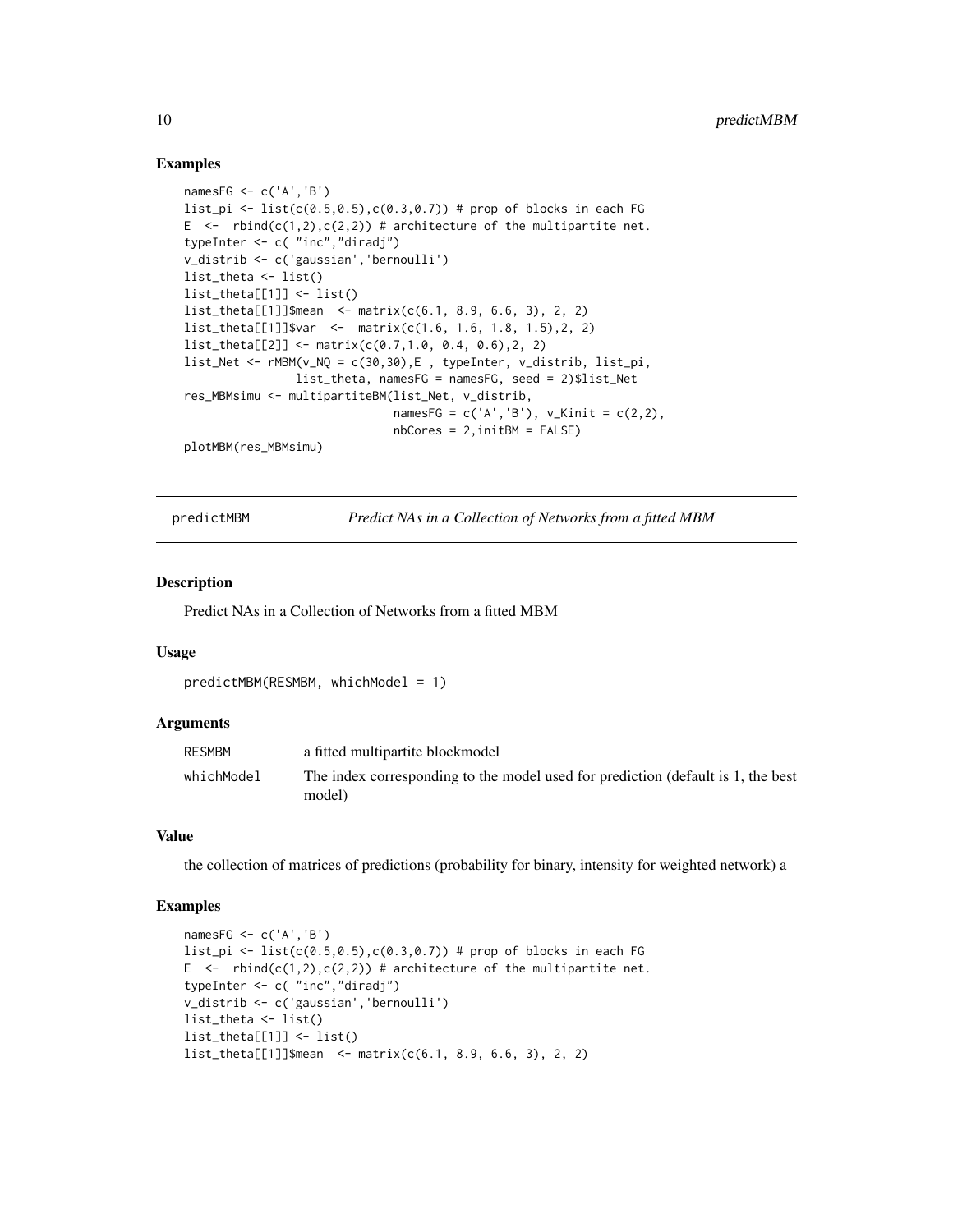#### <span id="page-10-0"></span> $rMBM$  11

```
list_theta[[1]]$var <- matrix(c(1.6, 1.6, 1.8, 1.5),2, 2)
list_theta[[2]] <- matrix(c(0.7,1.0, 0.4, 0.6),2, 2)
list_Net <- rMBM(v_NQ = c(30,30),E , typeInter, v_distrib, list_pi,
                list_theta, namesFG = namesFG, seed = 2)$list_Net
res_MBMsimu <- multipartiteBM(list_Net, v_distrib,
                             namesFG = c('A', 'B'), v_Kinit = c(2,2),nbCores = 2,initBM = FALSE)
pred <- predictMBM(res_MBMsimu)
```
<span id="page-10-1"></span>

rMBM *Simulate datasets from the multipartite block model (MBM).*

#### Description

rMBM simulates a collection of networks involving common functional groups of entities. The networks may be directed, undirected or bipartite. The emission distribution of the edges may be Bernoulli, Poisson, Gaussian, Zero-Inflated Gaussian, or Laplace. See the vignette for more information about the model.

#### Usage

```
rMBM(
  v_NQ,
 E,
  typeInter,
  v_distrib,
  list_pi,
 list_theta,
  namesFG = NULL,
 keepClassif = FALSE,seed = NULL
```
#### Arguments

)

| $v_N$      | : number of individual in each Functional Group (FG)                                                                                                                                                                                 |
|------------|--------------------------------------------------------------------------------------------------------------------------------------------------------------------------------------------------------------------------------------|
| E          | : define the architecture of the Multipartite.                                                                                                                                                                                       |
| typeInter  | : type of interaction in each network: undirected adjacency (adj), directed adja-<br>cency (diradj) or incidence (inc). (vector of size equal to $nrow(E)$ )                                                                         |
| v_distrib  | : vector of the distributions: 'bernoulli', 'poisson', 'gaussian', 'ZIgaussian' (for<br>Zero inflated gaussian) or 'laplace' (vector of size equal to $nrow(E)$ )                                                                    |
| list_pi    | : parameters of the blocks distribution                                                                                                                                                                                              |
| list_theta | : parameters of the interactions distribution. For Bernoulli a probability, for<br>Poisson positive real number, for Gaussian a list specifying mean and var (plus<br>p0 for ZIgaussian), for Laplace a list with location and scale |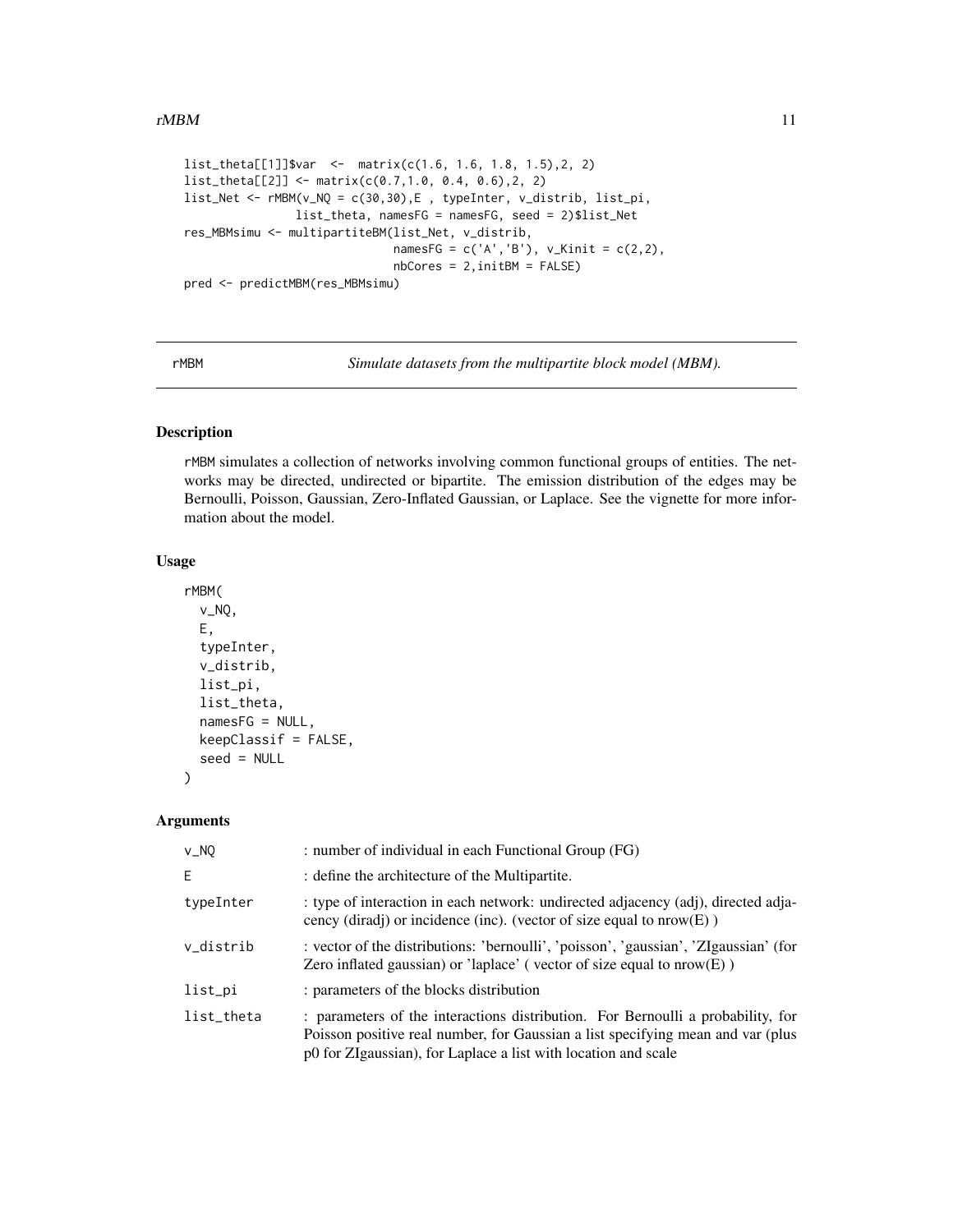| namesFG     | : names of the FG. (default value = NULL, then the functional groups are la-<br>belled FG1, FG2, etc)  |
|-------------|--------------------------------------------------------------------------------------------------------|
| keepClassif | : equal to TRUE if you want to keep the simulated blocks/classification (default<br>$value = FALSE$ ). |
| seed        | : set the seed for the random simulation (default value $=$ NULL)                                      |

#### Value

A list of lists containing the networks (list\_net) and if keepClassif = TRUE the classifications (classif) Each element of list\_net corresponds to a network : each network is a list containing the matrix (mat) , the type of network(diradj, adj, inc), the functional group in row (rowFG) and the functional group in columns (colFG)

```
namesFG <- c('A','B','C')
list_pi = list(c(0.16 ,0.40 ,0.44),c(0.3,0.7),c(0.5,0.5))
E \leq rbind(c(1,2),c(2,3),c(1,1))
typeInter <- c( "inc","inc", "adj")
v_distrib <- c('ZIgaussian','bernoulli','poisson')
list_theta <- list()
list_theta[[1]] <- list()
list_theta[[1]]$mean <- matrix(c(6.1, 8.9, 6.6, 9.8, 2.6, 1.0), 3, 2)
list_theta[[1]]$var <- matrix(c(1.6, 1.6, 1.8, 1.7 ,2.3, 1.5),3, 2)
list_theta[[1]]$p0 <- matrix(c(0.4, 0.1, 0.6, 0.5 , 0.2, 0),3, 2)
list_theta[[2]] <- matrix(c(0.7,1.0, 0.4, 0.6),2, 2)
m3 <- matrix(c(2.5, 2.6 ,2.2 ,2.2, 2.7 ,3.0 ,3.6, 3.5, 3.3),3,3 )
list_{theta[[3]] < - (m3 + t(m3))/2dataSim <- rMBM(v_NQ = c(100, 50, 40), E = E, typeInter = typeInter,
                v_distrib = v_distrib, list_pi = list_pi,
                list_theta = list_theta, namesFG)
list_net <- dataSim$list_Net
classifTrue <- dataSim$classif
```